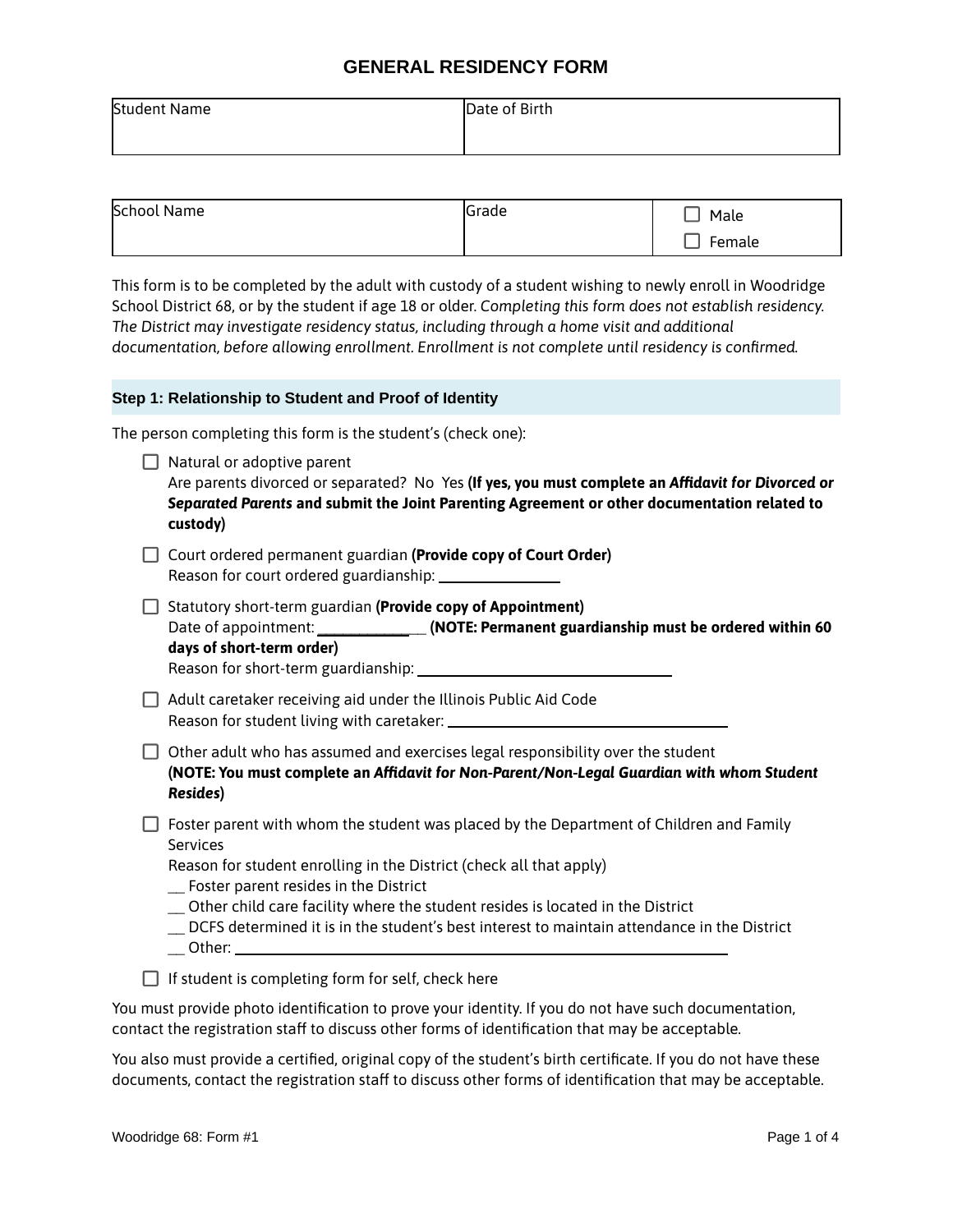| <b>Student Name</b> | Date of Birth |  |
|---------------------|---------------|--|
|                     |               |  |
|                     |               |  |

## **Step 2: Special Education**

Does the student have an Individualized Education Program (IEP)?  $\Box$  No  $\Box$  Yes

Name of last school attended:

Check if either of the following apply:

- $\Box$  An Illinois public agency has legal guardianship
- $\Box$  An Illinois court has ordered residential placement

|  |  | <b>Step 3: Residency Verification</b> |
|--|--|---------------------------------------|
|  |  |                                       |

Address: \_\_\_\_\_\_\_\_\_\_\_\_\_

List names of all individuals who reside at this address: \_\_\_\_\_\_\_\_\_\_\_\_\_\_\_\_\_\_\_\_\_\_\_

Check the box that best describes your living situation:

|  | Rent home |
|--|-----------|
|--|-----------|

- Stay in home owned or rented by third person **(NOTE: If you check this option you do not need to complete the remainder of Step 3. You and the person with whom you stay must complete forms and/or affidavits for families sharing a residence)**
- I have lacked a fixed, regular, adequate residence since \_\_\_/\_\_\_/\_\_\_ and live (**check all that apply**):
	- $\Box$  in a shelter with others due to loss of housing, economic hardship, or similar reason
	- $\Box$  at a train or bus station, park or in a car in a hotel, motel, campground, or other similar situation
	- $\Box$  in an abandoned apartment/building

(NOTE: if you check this option you do not need not complete the remainder of Step 3. You must **complete forms to determine if the student is a McKinney-Vento eligible student)**

 $\Box$  Other (describe):

 $\_$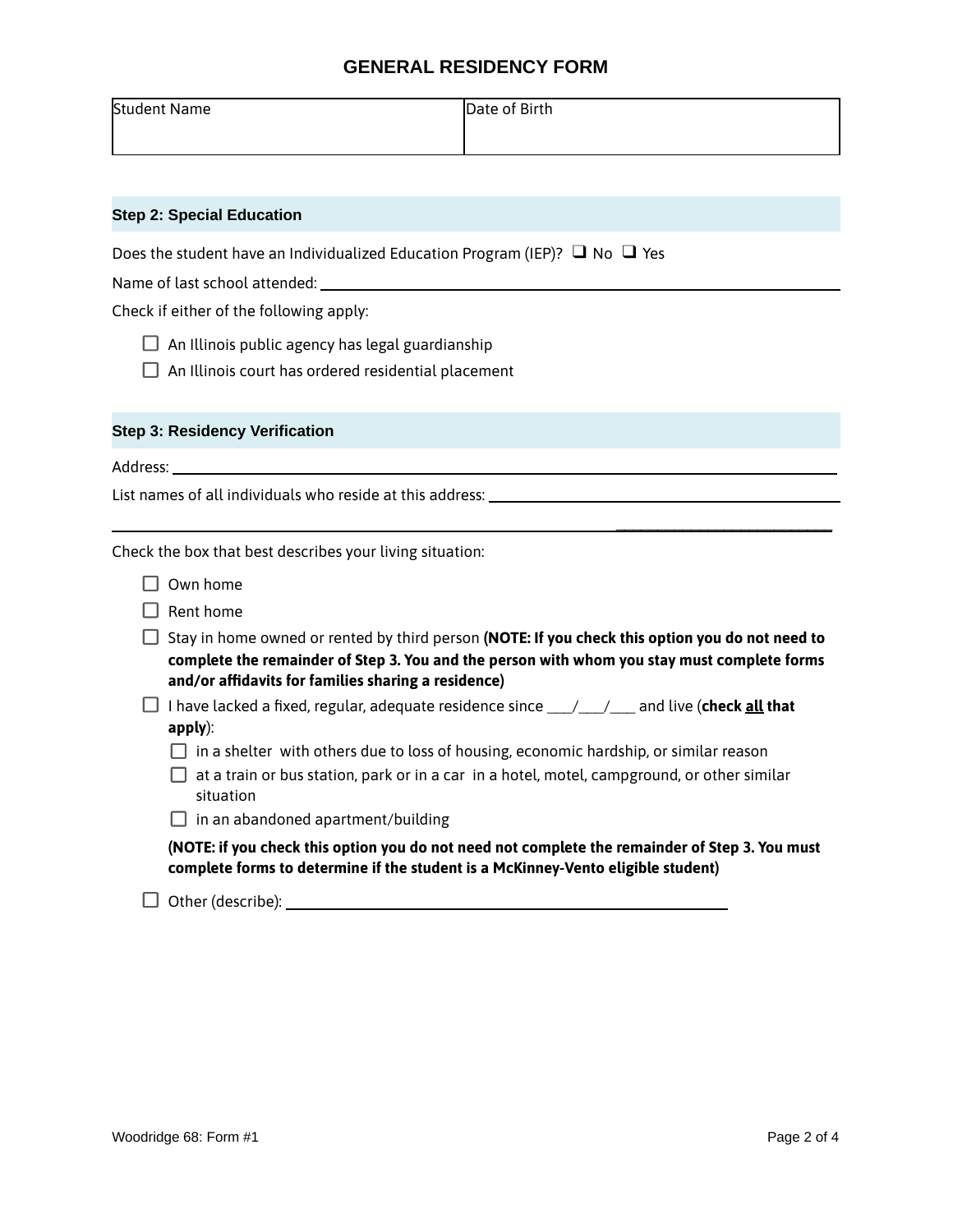| <b>Student Name</b> | Date of Birth |  |
|---------------------|---------------|--|
|                     |               |  |
|                     |               |  |
|                     |               |  |

Unless you lack a fixed, regular, adequate residence, you must provide documentation showing you reside on a regular, fixed, nighttime basis at the address provided. *All documents must be current (within the last 30 days) and show your name and address.* Check the boxes for the documentation you are providing and include the documentation with this completed form. To guard your security, please block out account and social security numbers on the documents before you present them.

| Category A - provide at least one (1)                                                                                          | Category B - provide at least two (2)                                                                                                                       |                                                                                                                        |
|--------------------------------------------------------------------------------------------------------------------------------|-------------------------------------------------------------------------------------------------------------------------------------------------------------|------------------------------------------------------------------------------------------------------------------------|
| Real estate tax bill<br>Signed lease<br>Mortgage document or payment<br>Military housing letter<br>Section 8 letter<br>Other*: | Gas bill<br>Electric bill<br>Water/sewer bill<br>Phone bill (not mobile<br>phone)<br>Cable bill<br>Vehicle registration<br><b>Bank statement</b><br>Other*: | Public aid card<br>Medicaid card<br>Food stamp card<br>Credit card statement<br>Pay check stub<br>City sticker receipt |

\*Please contact the school office if you are having trouble collecting all required documents.

If the student or one of the student's parents/guardians regularly sleeps or spends time at **any other** address(es) than the one provided above, other than for social activities such as playdates, sleepovers, parties, etc., provide the name, address, and phone number of the person(s) at whose address the person regularly sleeps or spends time as well as a description of the reason the person stays at the address(es) and when the person usually stays there. **Use additional pages if necessary to provide information for all addresses at which the person regularly sleeps or spends time**:

| Other Address(es) and Contact Information for<br>Owner/Renter | <b>Description of Circumstances</b> |
|---------------------------------------------------------------|-------------------------------------|
|                                                               |                                     |
|                                                               |                                     |
|                                                               |                                     |
|                                                               |                                     |